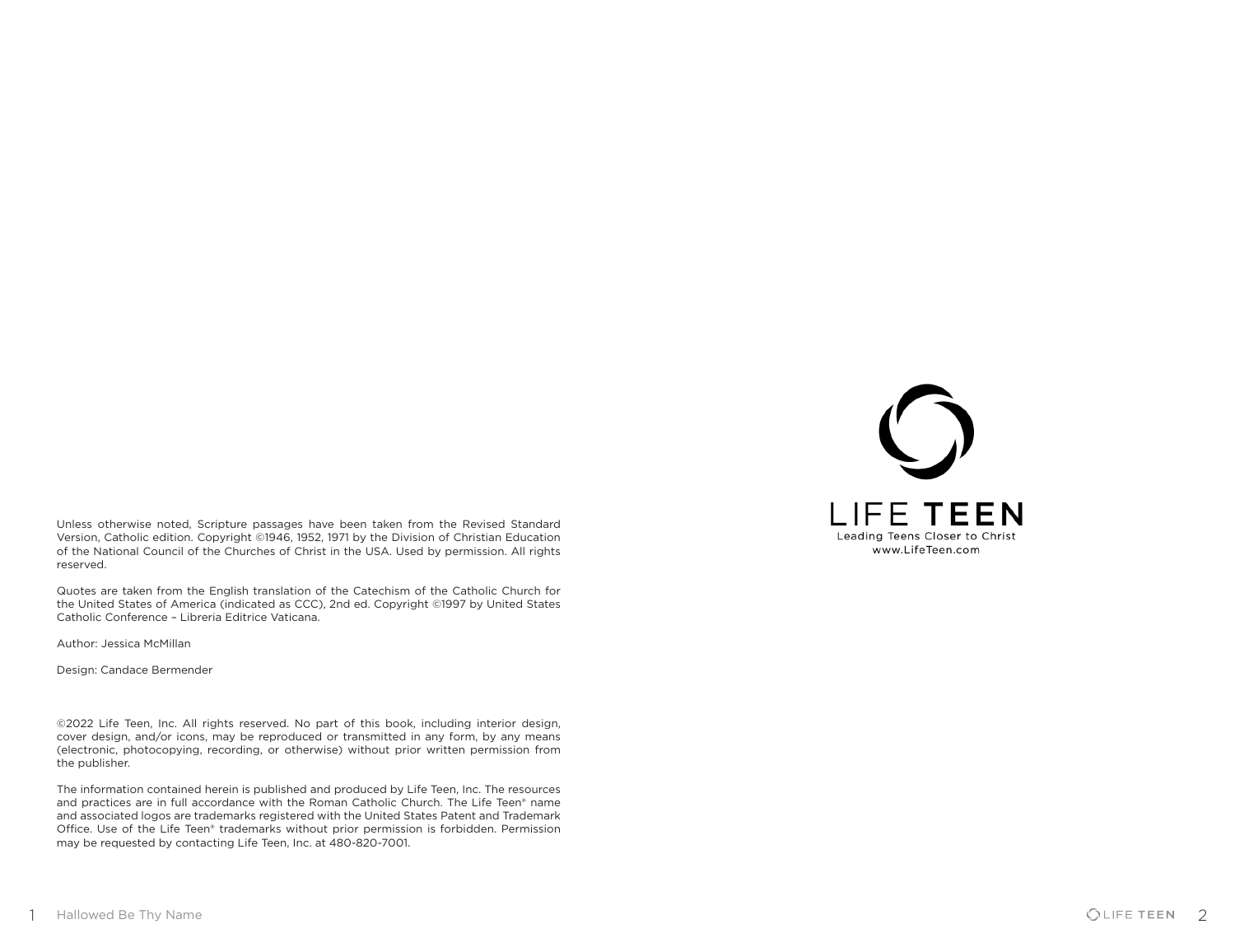#### **QUICK GLANCE**

## **HALLOWED BE THY NAME**

An Issue Night on Fatherhood

## **GOAL**

The goal of "Hallowed Be Thy Name" is to help teens recognize the relentless Fatherhood of God by purifying their image of fatherhood, which is limited by their experience of earthly relationships.

## **KEY TERMS**

Humility, Relentless

## **SCRIPTURE**

Isaiah 45:5; Proverbs 3:5-12; Psalm 145:8-9, 13-18; Matthew 11:27

## **CATECHISM**

239, 516, 2779, 2781

## **RESOURCES**

Spotify: "LT - Gather Music" (spotify:user:lifeteen)

Spotify: "LT - Break Music" (spotify:user:lifeteen)

Spotify: "LT - Send Music" (spotify:user:lifeteen)

"You Won't Relent," Jesus Culture ("Your Love Never Fails," Jesus Culture Music, 2008)

"Reckless Love," Cory Asbury ("Reckless Love," Bethel Music, 2018)

## **GATHER**

The teens will compete in groups to identify quotes from famous fathers.

## **PROCLAIM**

The following are the key concepts of the Proclaim:

- God is our Father because He created us, and cares for and protects us; He faithfully and consistently loves, forgives, pursues, and heals us.
- To understand the Fatherhood of God, we have to purify our distorted and broken images of fatherhood, for God is a Father like no other.
- We can know of God's Fatherhood through Scripture and the revelation of Jesus, His Son.

## **BREAK**

The teens will identify their image of God the Father, which is often limited, and be challenged to evolve that image to the reality of who God is.

## **SEND**

The teens will engage in a time of praise and worship in celebration of God the Father.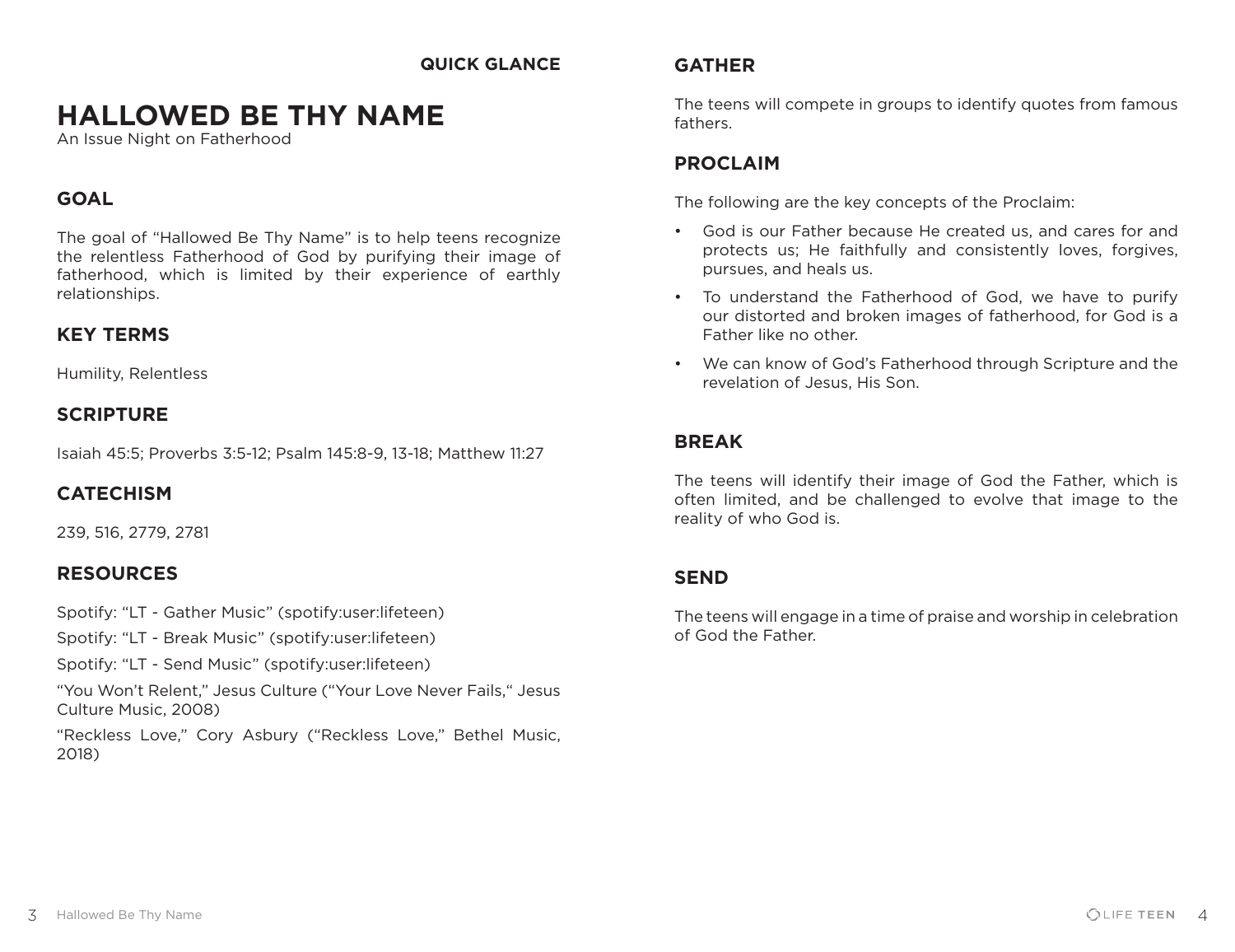**PREP**

## **HALLOWED BE THY NAME**

An Issue Night on Fatherhood

## **SETUP**

Prior to the Life Night, search the internet for "printable paper tie" and print enough for every teen and core member. Use a hole punch to make two holes in the top corners. Attach string so that the tie can be worn. Have each teen put on a tie as they enter. Create a photo booth or backdrop for teens to take pictures with their ties and have other photo booth props such as mustaches, beards, hats, and grill spatulas. For an added twist, ask teens the week prior to bring in some "ugly ties" and award a prize for the worst one. Project or post images of "dad jokes" around the room. If providing a meal before the Life Night, serve hamburgers or BBQ.

## **SUPPLIES**

- Paper ties
- Hole punch
- String
- Backdrop
- Paper mustaches
- Costume beards
- Snapback hats
- Grill spatulas
- Paper
- Pens
- Tennis shoes

## **ASSIGNMENTS**

Use the following list to assign core members to specific tasks:

**Setup:**

**Gather:**

#### **Proclaim:**

**Break:**

**Send:**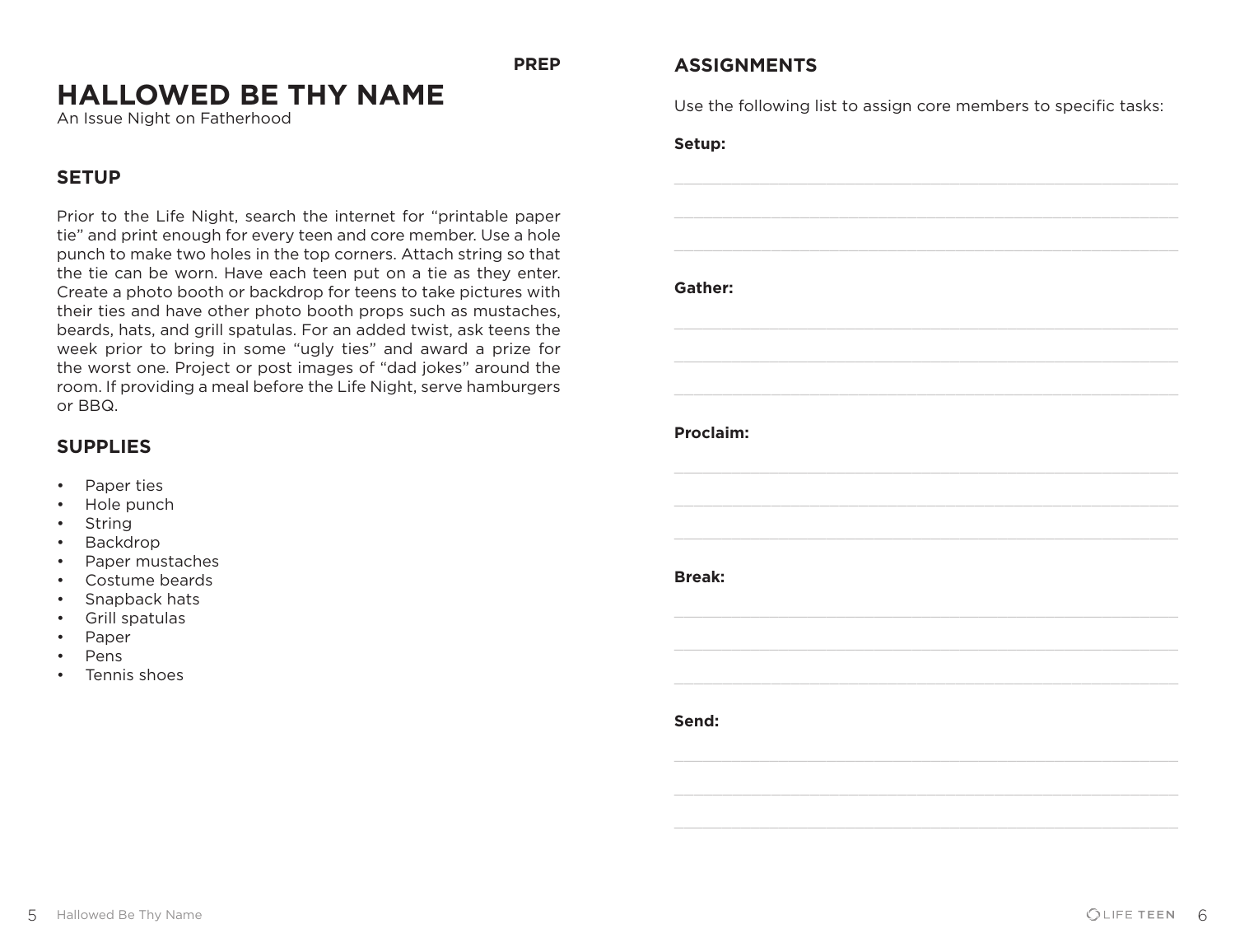**OUTLINE**

## **HALLOWED BE THY NAME**

An Issue Night on Fatherhood

## **GATHER**

#### **Welcome and Opening Prayer (5 min)**

Welcome the teens to the Life Night, introduce any teens or core members who are attending for the first time, and begin in prayer.

#### **Name That Dad (10 min)**

Divide the teens into small groups of six to eight and provide them with paper and a pen (which is only used if backup rounds of the game are needed). Prior to the Life Night, compile a list of quotes from famous fathers. Consider including quotes from the parish priest and other father figures on the core team and in the parish.

During each round of the game, have a different representative from each small group come to the front of the room and form a circle. Place a stereotypical "dad item" in the middle of the circle like a "dad" hat, grilling spatula, or tennis shoe. Explain that a quote from a famous father will be read or projected. The first teen to grab the item and correctly identify the father's name scores a point for their group. For more difficult quotes, consider giving the teens multiple choices. If the teen who grabbed the "dad item" guesses incorrectly, they lose a point for their team, and the teen to their right guesses until someone guesses correctly or every representative has guessed once. These teens are not penalized for guessing incorrectly.

Backup Round: If no one guesses correctly, allow every small group 30 seconds to write down an answer. Ask them to hold up their answers and award every correct team one point.

Use the following quotes to get started (include more culturally appropriate references as needed to fit your group):

- "Everything the light touches is our kingdom." **(Mufasa, "The Lion King")**
- "No, I am your father." **(Darth Vader, "Empire Strikes Back")**
- "Yaba-daba-do!" **(Fred Flintstone, "The Flintstones")**
- "You so totally rock, son! So gimme some fin!" **(Crush, "Finding Nemo")**
- "I don't have friends. I got family." **(Dominic Torretto, "Furious 7")**
- "English? Who needs that? I'm never going to England." **(Homer Simpson, "The Simpsons")**
- "This is my beloved Son, with whom I am well pleased." **(God the Father, Matthew 3:17)**
- "Claire's a perfectionist, which sometimes is a good thing, like when it comes to picking a husband." **(Phil Dunphy, "Modern Family")**
- "A true hero isn't measured by the size of his strength, but by the strength of his heart." **(Zeus, "Hercules")**
- "No matter how many times you save the world, it always manages to get back in jeopardy again. Sometimes I just want it to stay saved! You know, for a little bit? I feel like the maid; I just cleaned up this mess!" **(Mr. Incredible, "The Incredibles")**

#### **Suggestions**

For an alternate Gather, consider having small groups compile a list of their funniest dad jokes (in place of posting or projecting them as suggested in the Setup section), and have a panel of core members judge the best one.

## **PROCLAIM**

#### **"Hallowed Be Thy Name" Proclaim Teaching (15 min)**

The teaching can be found on pages 11 to 15. The following key concepts are covered in the teaching:

• God is our Father because He created us, and cares for and protects us; He faithfully and consistently loves, forgives, pursues, and heals us.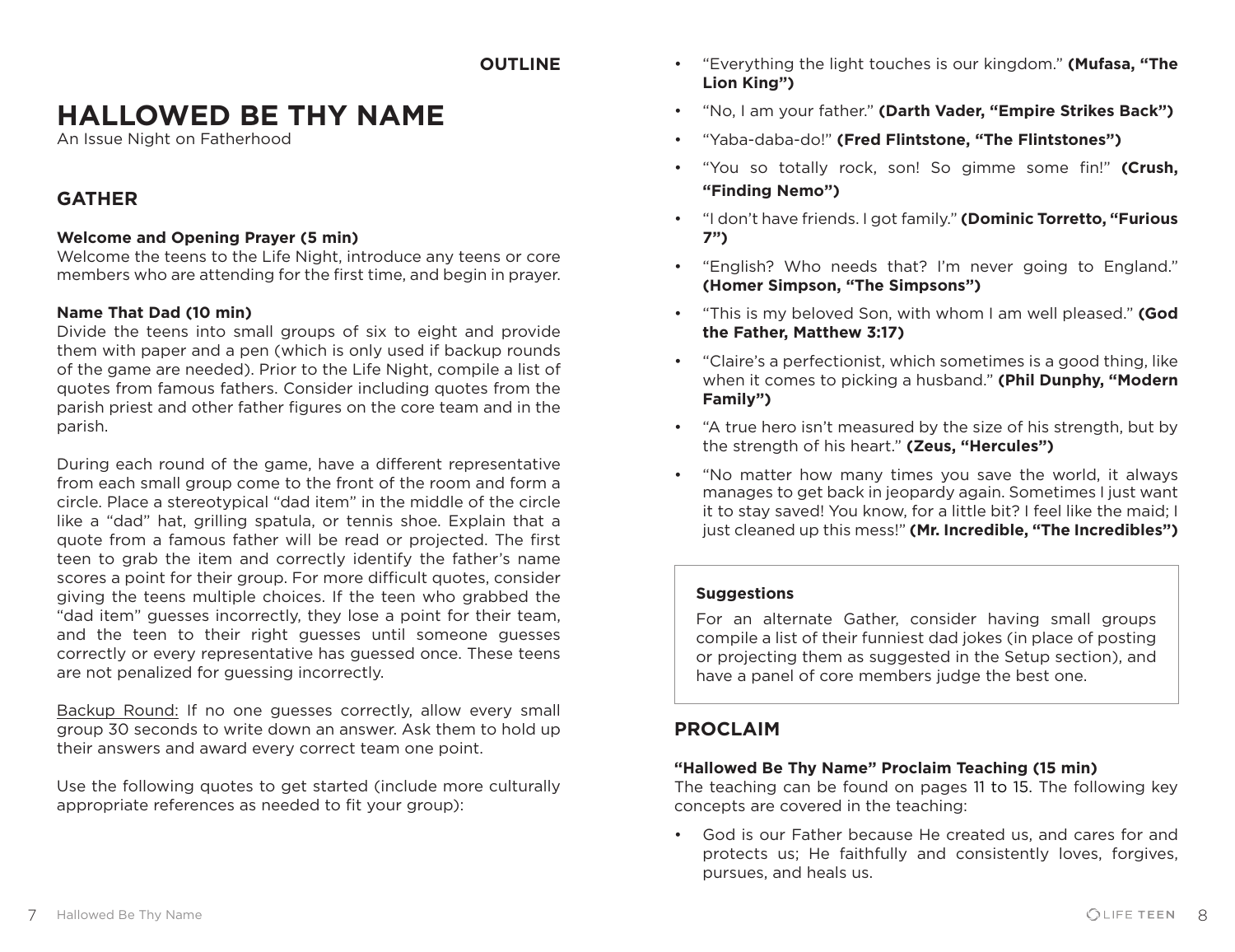• We can know of God's Fatherhood through Scripture and the revelation of Jesus, His Son.

## **BREAK**

#### **Image of God Reflection (10 min)**

Divide the teens into small groups of six to eight, with one core member in each group. Begin the small group with a prayer, and then pass out pens and the "Image of God" handout found at the end of this Life Night. Use the following to explain the time of reflection:

*All of us have a particular image of God the Father that is limited. We easily put Him in a box, and it is difficult to understand how He works outside of it. How do you view God the Father? Is He*  an esteemed teacher you admire and want to impress but will *never know well? Is He a strict disciplinarian who you worry about offending? Is He a distant creator who does not care about your daily life? We know through Jesus that God is our Father. He wants to break free from all images that keep you from knowing His relentless love. Let Him out of the box you put Him in. Let God purify your image of Himself so you can see Him with new wonder. Let Him shower you with the love of a perfect and relentless Father.*

#### **Small Group Discussion (20 min)**

Once teens have finished their reflection, lead the teens in a discussion focusing on their relationship with God the Father. Use the following questions as a guide, but be aware of where the Holy Spirt is leading the discussion:

- Whip Around Question: Who is your favorite fictional dad?
- What box have you put God in? What image did you write down that best describes how you approach Him?
- Why is it difficult to see God as a relentless Father? What obstacles prevent us from knowing Him as such?
- What word (or words) did you choose on your handout?Why did that word stand out to you?
- In what ways has God been a good father to you?
- How can you let God show you His love differently this week? What will you do to be more receptive to Him?

## **SEND**

#### **Celebration of God the Father (15 min)**

While the teens are in small groups, prepare the main meeting space or church for praise and worship. Gather the teens in the prepared space and transition into a time of praise and worship to honor the Fatherhood of God. Close the Life Night by praying an Our Father as a large group.

#### **Suggestions**

For a parish without a music minister, consider leading the teens in prayer for all fathers during the Send. Begin with a time of thanksgiving by asking teens to state one thing they are thankful for regarding their father or father figure. After each prayer of thanksgiving, say, "In gratitude, we pray." Everyone responds, "We thank you, God, our Father." Then, ask teens to mention one intention for their father or father figure. After each petition, say, "We pray to the Lord." Everyone responds, "God our Father, hear our prayer." For a larger group, have this prayer take place in small groups and allow them to mention more than one prayer of gratitude and petition.

#### **Step It Up**

For a deeper Send, consider asking the parish priest to lead Eucharistic Adoration. Invite the fathers of the teens to join the group for the time of prayer.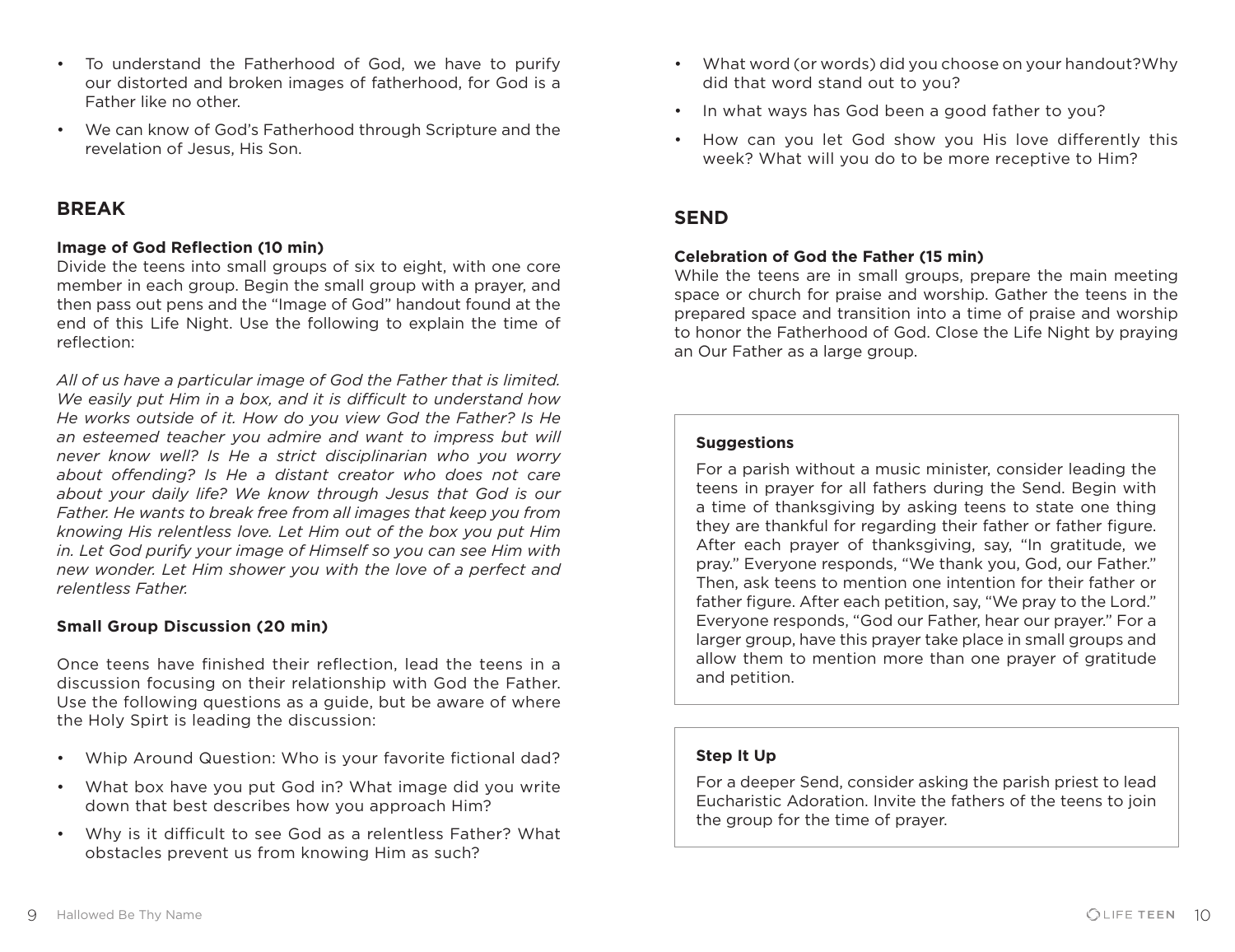#### **PROCLAIM**

## **HALLOWED BE THY NAME**

An Issue Night on Fatherhood

## **GETTING STARTED**

This teaching is provided to give an example of how to present this topic in an age-appropriate way, making it relevant to high school teens.

## **KEY TERMS**

**Humility:** The moral virtue that keeps a person from reaching beyond themself. It is the virtue that restrains the unruly desire for personal greatness and leads one to an orderly love of themselves based on a genuine appreciation of their position with respect to God and their neighbors.

**Relentless:** The characteristic of being constant, incessant, and perpetual.

## **TEACHING GUIDE**

#### **A DAY TO REMEMBER**

In December of 1907, an explosion in Monongah, West Virginia caused the worst mining disaster in the history of the United States. Three hundred and sixty-two men working to provide for their families died in the accident. The following summer, a local Methodist church hosted the nation's first event explicitly for fathers in honor of these men. A year later, a woman in Spokane, Washington wanted to honor her widowed father, who singlehandedly raised her and her five siblings. She gained support and organized a statewide Father's Day on June 19, 1910. However, it was not until 1972 that Father's Day was officially recognized as a national holiday. Incredibly, the success of this day in the United States has caused many countries to adopt a similar day to remember this unique and vital role in our lives — fatherhood. *Consider projecting a list of dates Father's Day is celebrated worldwide to show teens the vast honor given to fatherhood.*

Today, the word "father" brings to mind a range of images formed by our culture, media, and most especially, our own father figures. The characteristics we associate with this title are equally varied and range from positive — loving, protective, strong, supportive, and loyal  $-$  to negative  $-$  distant, absent, easily manipulated, unsympathetic, and even abusive. Some of our fathers have been exemplary and pillars in our daily lives. For others, our fathers have fallen short and caused more chaos than stability. No matter where our biological fathers and father figures fall on the spectrum, they influence the qualities we attribute to God the Father.

#### **LIKE NO OTHER**

While revealing aspects of God's Fatherhood, even the greatest fathers cannot reflect Him fully. God is the standard for fatherhood, but He also transcends it. He is a Father like no other.

Like our biological father, God is our creator. He gives men and women the incredible gift of participating in His ability to create. Through Him, our parents gave us life. However, unlike God, they are not perfect. They make mistakes. God's fatherhood is perfect, which He desires to reveal to us through His Son. Scripture affirms that we cannot know the Fatherhood of God except through Jesus. (CCC 239, Matthew 11:27, John 5:19-24)

#### *Project and read Matthew 11:27.*

It requires humility to recognize that our experiences of fatherhood and motherhood are limited. Whether we have had wonderful parents or ones who were absent or hurtful, God remains perfect. One of the first steps to encountering the relentless love of God the Father is to see our parents for who they are — His children. While our parents are given special authority in our life (which should always be honored), they are also on the same journey to holiness that we are; they too have to learn that God is perfectly faithful, consistent, forgiving, and just.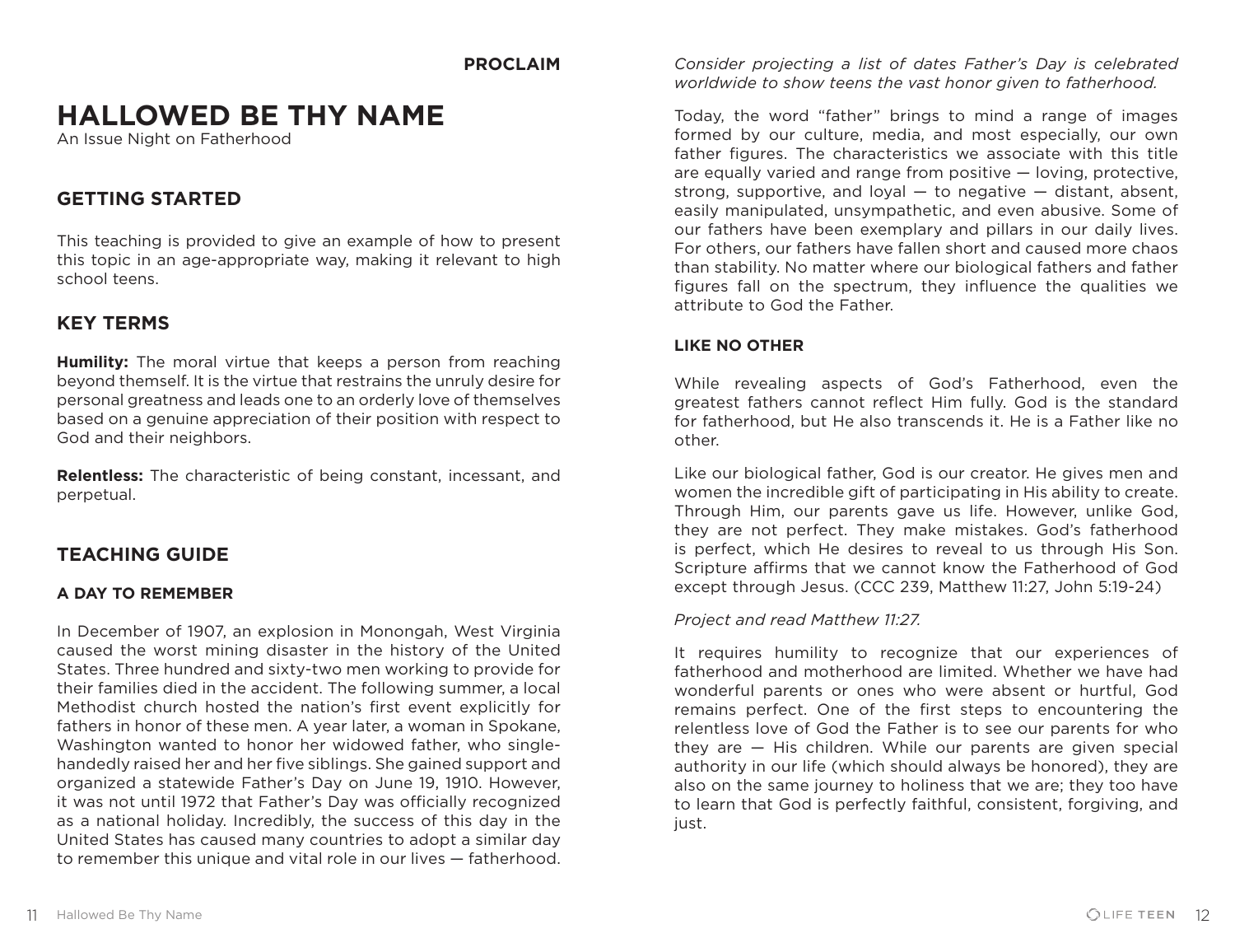#### *Project and read Psalm 145:8-9.*

God is a relentless Father. The word "relentless" can be defined as being constant, incessant, and perpetual. Those words can seem overwhelming and harsh, but not when we recognize the state we are in because of our first parents, Adam and Eve. We are in grave trouble without God's intervention. The severity of the cross reveals the horror of our sin and imperfection. It also shows the intensity of God the Father's love for us. The Resurrection reveals His strength and might. Even death has no power over Him. All of salvation history, the entire story of God revealing Himself to us, shows His consistent and patient pursuit of us. He is relentless in drawing us to Himself.

#### **RELENTLESSLY RELIABLE**

It is easy to take for granted how reliant we are on others. But, again, humility is required. We have to admit that we need others and, ultimately, that we need God. For many reasons, relying on others comes easier for some and with more difficulty for the rest. In some way, we have all had the experience of being let down or abandoned. An attribute of God the Father is that He does not forget us. He is relentlessly reliable.

#### *Project and read Isaiah 49:15. Then, share a brief story about God's reliability from your life.*

We all need and desire the security of the Father's love and care. We need to know that He not only cares and provides for us but completely delights in doing so. It is never an inconvenience for Him to show us the love we desire deep in our hearts. He wants to give us every good thing.

*Project and read Luke 11:11 and Matthew 7:9.* 

The Father is not a distant provider; He is intimately involved in the smallest details of our lives. He is proud of us and speaks the exact words He said to Jesus, "This is my beloved son (or daughter) with whom I am well pleased (Matthew 3:17)." He enjoys teaching us and spending time with us. He is never annoyed by us needing Him or turning to Him; He enjoys the process of our growth, even when we make mistakes. He will never overreact or say, "I told you so." Even when we have said

or done the worst possible thing or made the biggest mess of our lives, His mercy and love are unrelenting. He still wants us and relentlessly loves us.

#### *Project and read Luke 15:11-24.*

Just like the prodigal son's father, He will always welcome us back with open arms and gives beyond our deserved inheritance. Within our darkest moments and ugliest actions, He does everything in His power (without manipulating our free will) to show us His tenderness and the good He desires for us.

#### **PURIFICATION**

*Share about a time you were afraid to admit to something you did wrong.* 

We probably all have memories of a particular moment when we did something wrong and had to confess it to our parents. The fear of how they will respond or the disappointment they may experience can cause us to react differently: we may try to hide it, lie about it, or act like it is not a big deal. It can be hard to admit when we have made a mistake.

God the Father is perfectly merciful and just. He relentlessly offers us mercy, but He is also not a pushover. We cannot just give Him an endearing smile and get away with anything we like. Our actions have consequences for ourselves and those around us, and like a good father, God disciplines us.

*Project and read Proverbs 3:11-12. Then, ask the teens to share a moment of discipline that was beneficial for them.* 

We learn about another attribute of His Fatherhood through God's discipline: He does not react to us but responds. God sees us and our needs and responds accordingly. Never fear God the Father's discipline. All of His discipline has a purpose; it helps us to be a person who is whole and mends our brokenness.

*If a teen gave a good example of effective discipline, refer back to it as an example. If not, provide a hypothetical example or one from your own life.*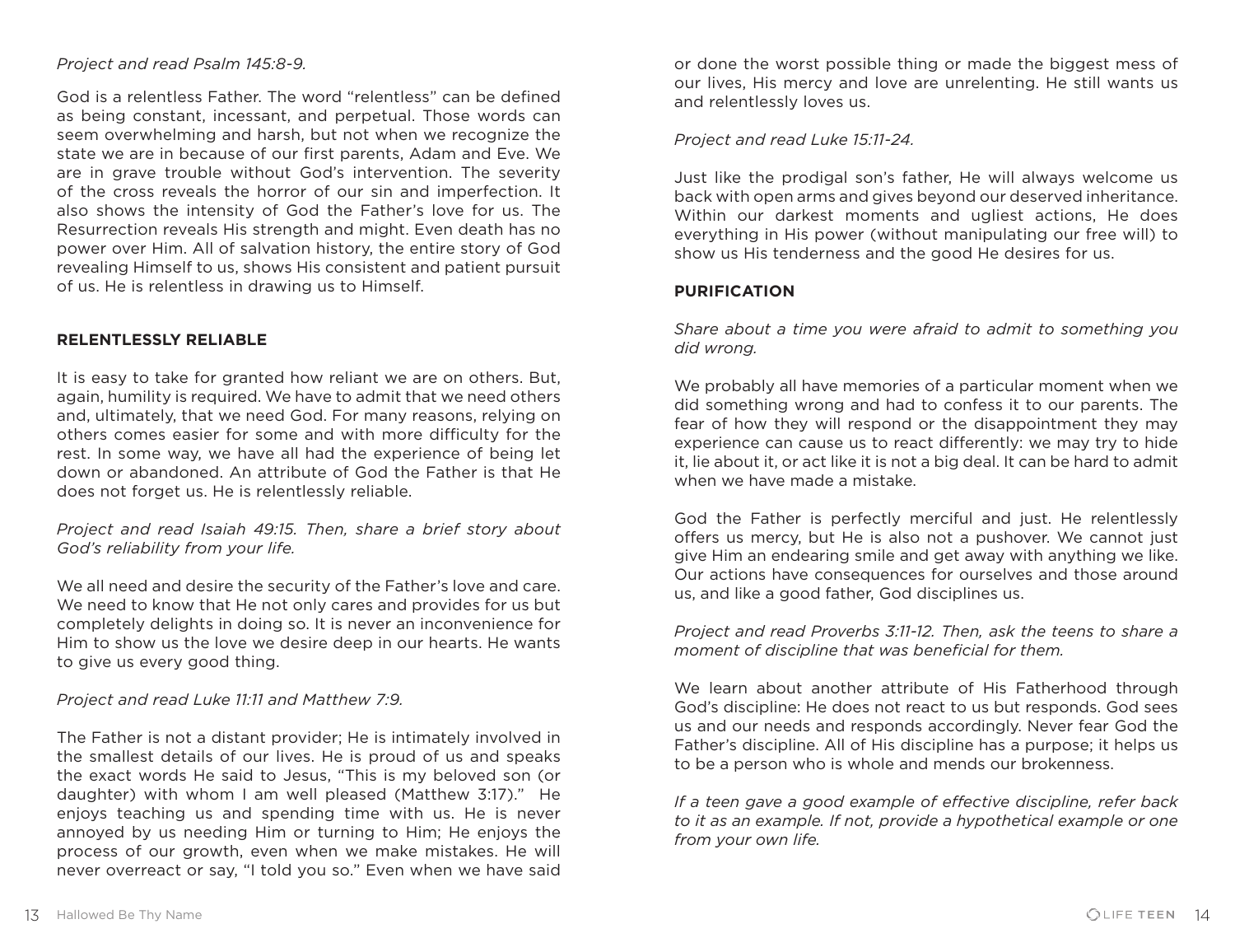Discipline helps in the process of purification, or getting rid of all of the unhealthy things in our lives. As we let go of those harmful things, we also purify our understanding of God's Fatherhood. We encounter His relentless desire for us, and it addresses a question we all have deep in our hearts: "Am I worthy of love?"

On Father's Day, we celebrate those men who give us life and provide and care for us in the best way they know how. In the same way, let us glorify the relentless Father, the first source of our life, unrivaled protector, and affectionate provider of every need and desire of our hearts. Let us let Him love us and answer the question: "Yes, you are worthy of the most perfect and relentless love."

### **NOTES**

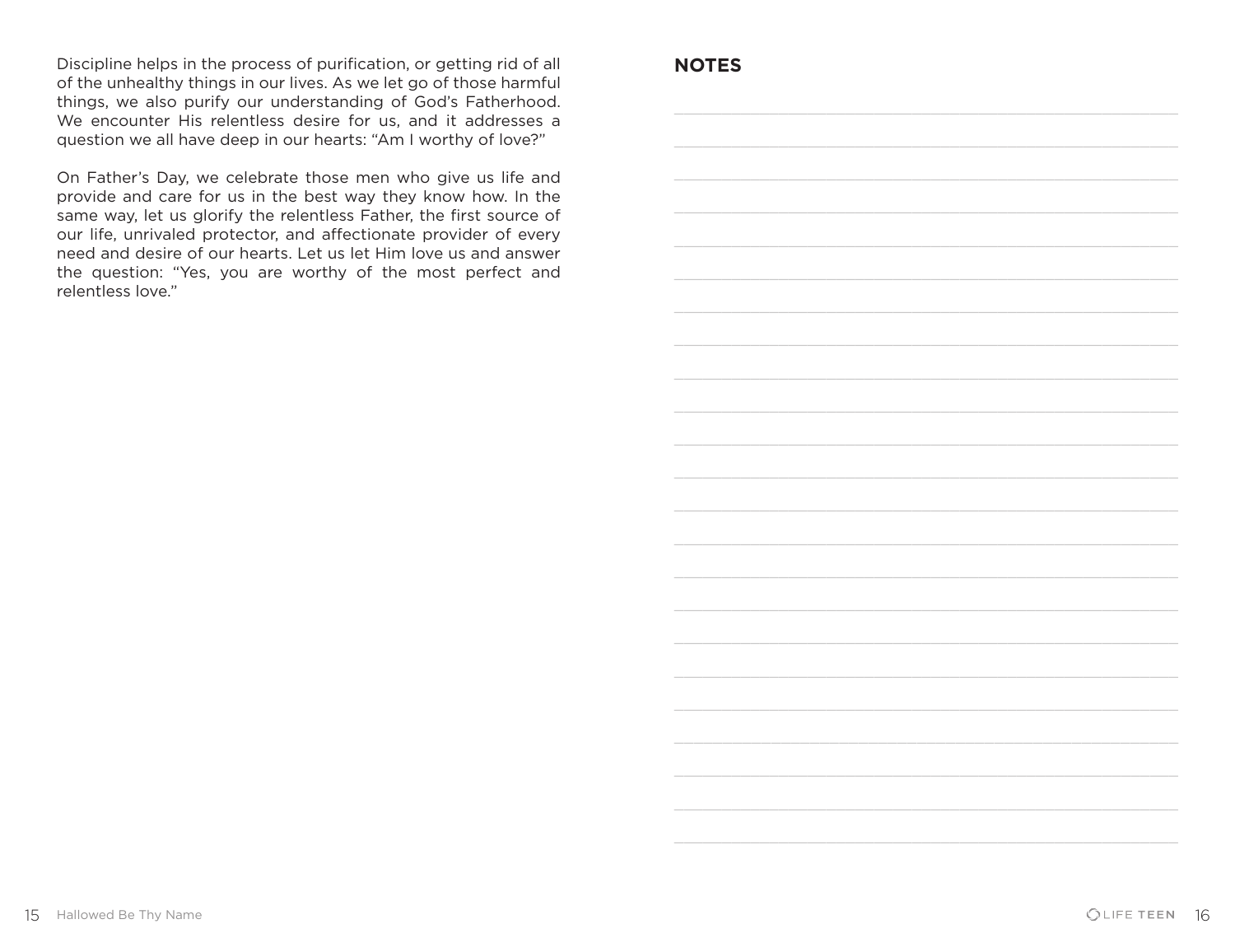# **HALLOWED BE THY NAME**

Image of God

As you read through the following words attributed to the Fatherhood of God, circle the ones you relate to positively. Check the ones that invoke feelings of negativity or indifference.

| <b>RELIABLE/DEPENDABLE</b> | <b>JUST</b>         | <b>CARING</b>   |
|----------------------------|---------------------|-----------------|
| <b>LOVING</b>              | <b>CONSISTENT</b>   | <b>INVOLVED</b> |
| <b>PRESENT</b>             | <b>AFFECTIONATE</b> | <b>PROUD</b>    |

Write down examples or memories connected to the words you circled.

Write down any objections you have to the words you checked. Why is it difficult to see this word as a valid attribute of God the Father?